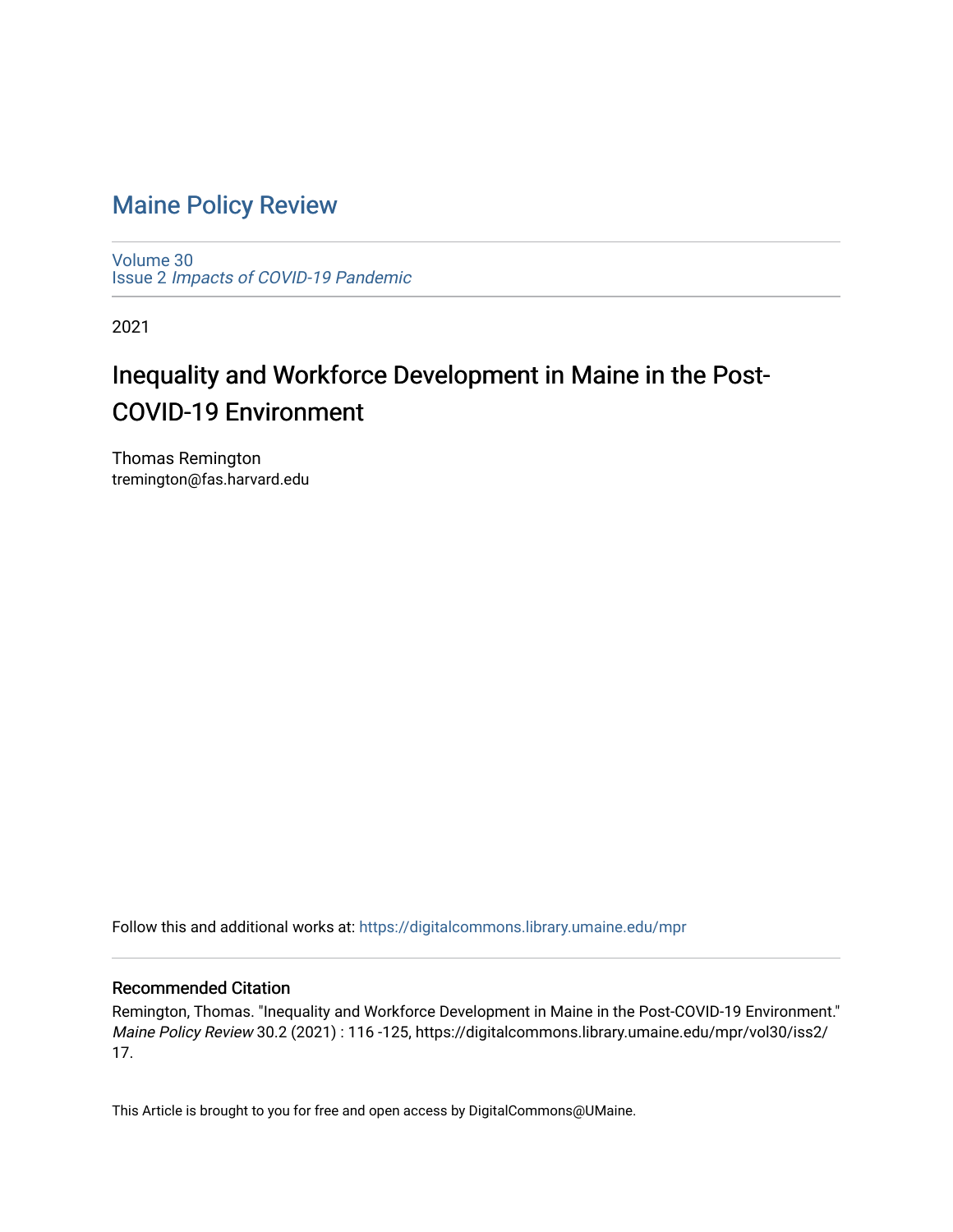# Inequality and Workforce Development in Maine in the Post-COVID-19 Environment

by Thomas Remington

#### Abstract

The COVID-19 pandemic has stricken American workers deeply, causing widespread layoffs and accelerating the longer-term disappearance of jobs available to workers with limited skills and education. As a result, its impact has exacerbated inequalities of income and opportunity. A long-term strategy for postpandemic economic development in Maine will require building bridges from existing skill sets to jobs offering greater employment opportunity and security. Existing research shows that when income and security are addressed as a shared responsibility on the part of workers, employers, and taxpayers, economic growth can expand opportunity and reduce inequality. Maine can take advantage of the COVID-19 crisis to restructure the institutional environment in ways that will align the incentives of the public and private sectors and will achieve these goals.

#### THE COVID-19 PANDEMIC AND ECONOMIC INEQUALITY

#### *The National Perspective*

The COVID-19 pandemic and the recession it has caused have exacerbated existing inequalities of income and opportunity by race, ethnicity, gender, and place of residence. As of January 2021, the national unemployment rate was 6.3 percent, down from the peak of 14.8 percent in April 2020, but higher than the 3.5 percent rate in January 2020 (Falk et al. [2021;](#page-9-0) US BLS [2021](#page-10-0)). However, employment recovery has been highly unequal. As of January 2021, over half of jobs lost were low-wage jobs, almost four times as many as the number of high-paying jobs lost (CBPP [2021](#page-9-1)). A result of this pandemic job loss was that far more women lost their jobs than did men. At the outset of the pandemic, more women held jobs than did men, but as of a year later, one million more women than men had lost jobs (Ruiz [2021\)](#page-10-1). Moreover, women were disproportionately affected by the closing of schools and childcare facilities, which forced many women to quit jobs and stay home with children (Alon et al. [2020\)](#page-9-2). The partial recovery also affected low-wage and high-wage

workers unequally. Most of those working in professional and business services have returned to work, whereas workers on the front lines of retail trade, in the healthcare services, and in the leisure and hospitality industries have seen deep employment losses (US BLS [2021\)](#page-10-0). Nationally, the unemployment rate for those with at least a four-year college degree rose from 2 percent to 4 percent, but for people with less than a high school degree, it rose from 5.7 percent to 9.1 percent. The unemployment rate for African Americans is higher still, 9.2 percent.

A telling indicator of how the pandemic has affected the workforce is the labor force participation rate, defined as the share of the working-age, noninstitutionalized civilian population that is employed or unemployed but seeking work. Labor force participation in the United States fell significantly from the late 1990s until a tightening labor market began pushing wages higher in 2016. According to the US Bureau of Labor Statistics, as workers dropped out of the labor force during the pandemic, the rate fell from 63.4 percent to 61.4 percent and still more for African Americans (62.4 percent to 60 percent) (US BLS [2021](#page-10-0)).

Although the aging population largely explains the declining rate of labor force participation in recent decades, young people—and particularly young men have been exiting the workforce, which is a symptom of larger problems in the labor market. Fewer jobs available to low-education workers pay a living wage. As geographic mobility has declined, more workers are dropping out of the labor force altogether (Abraham and Kearney [2018](#page-9-3)). This trend is also visible in the rise in social anomie and disengagement, which are reflected in rising rates of drug abuse and "deaths of despair" (Case and Deaton [2020](#page-9-4)). The association between the loss of employment opportunity and socio-psychic stress is evident from the geographic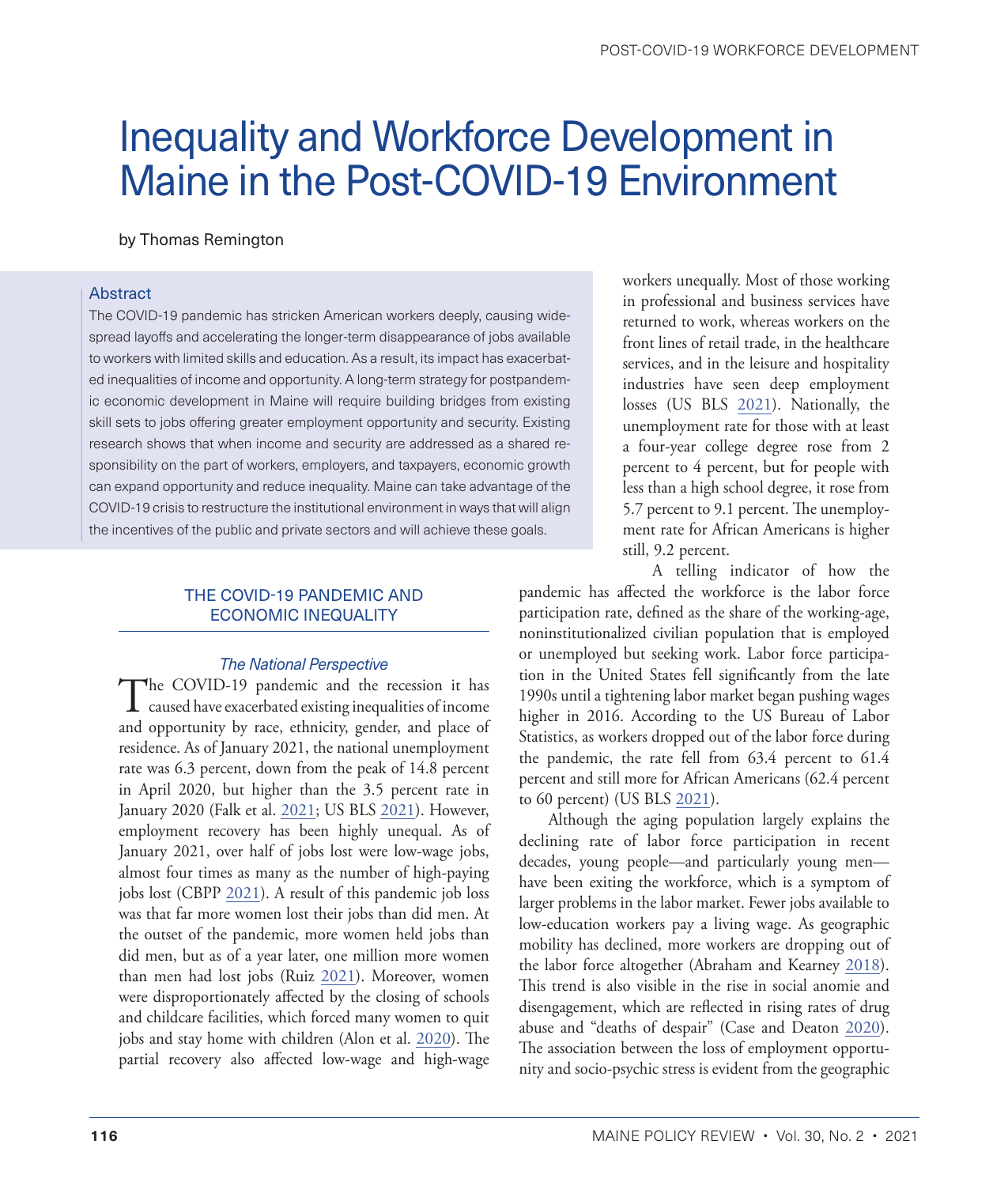<span id="page-2-0"></span>and demographic distribution of deaths from suicide, alcohol abuse, and opioid overdoses, which have been highest among white males in the regions hardest hit by the loss of decent-paying jobs. The pandemic has deepened these trends. According to the Centers for Disease Control, the 12-month period from May 2019 to May 2020 saw the highest number of deaths from drug overdoses ever recorded in a one-year span. The pandemic, however, was not the only factor in this increase; overdose deaths were rising in 2019 as well.<sup>1</sup> Still, the COVID-19 pandemic has burdened the most vulnerable members of society with even heavier economic and psychological stress.

Low-wage workers compose a large share of the country's workforce—44 percent as of January 2020—and have been more severely affected by the pandemic than higher-earning workers (Escobari et al. [2019](#page-9-5)).<sup>[2](#page-8-0)</sup> Layoffs threaten their security in several ways, including the loss of housing and of health insurance (Garfield et al. [2020\)](#page-9-6). Even before the pandemic, about a quarter of those living in rental housing were paying more than half their gross monthly income on rent. By January 2021, about 20 percent of all renters had fallen behind on their rent payments; 40 percent of children in households that rented faced difficulty with food, housing, or both (CBPP [2021;](#page-9-1) Dougherty [2021](#page-9-7)).

Approximately 30 million people work in the retail and hospitality fields, almost 20 percent of the total US labor force. Most of those people work at wage levels below the median wage (77 percent in retail, 93 percent in hospitality). These are the most vulnerable jobs: wages are low, health insurance coverage is sparse, and the COVID-19 pandemic has led to heavy job losses. Whereas from January 2020 to January 2021, the unemployment rate rose from 4 percent to 6 percent for all workers, it only rose from 2.5 percent to 3.4 percent for people working in financial services but from 5.9 percent to 15.9 percent for those in leisure and hospitality (US BLS [2021\)](#page-10-0). Low-wage workers are the least likely to be able to switch to online work; their educational levels tend to be low; and they are disproportionately likely to be female, Black, and Hispanic. The COVID crisis, therefore, is dealing a severe, multifaceted blow to the low-wage segment of the workforce.

Low-wage workers are not only the most likely to be laid off, they are also the most likely to lose employment-based health insurance or to lack it in the first place. Loss of employment due to the pandemic means that close to 27 million people are at risk of losing their health insurance (Garfield et al. [2020](#page-9-6)). In principle, a majority of these individuals may become eligible for Medicaid or for marketplace subsidies through the ACA but only in those states that have expanded Medicaid. And a certain share of them will not be eligible for ACA subsidies due to income level or citizenship status.

For industries that were already losing jobs, the pandemic has accelerated a painful transition and intensified the harsh social and economic consequences of our high and rising inequality. High inequality in the distribution of economic and social opportunity produces a gradient in health. Research shows that there is a direct relation between socioeconomic status and health, whether measured as the number of healthy days people experience in a month or in terms of their overall health status (Case and Deaton [2020](#page-9-4)). Health levels vary systematically for all racial and ethnic categories by income and education. This is true of geographic inequality as well.

Across the country, the impact of the pandemic has varied systematically by population group, industry, and geography (Bahar [2020](#page-9-8)). People living in densely populated areas and particularly in multiperson, multigeneration households or congregant living facilities are at greater risk for becoming infected and spreading infection more widely. People working in jobs requiring a high, prolonged, and intensive level of face-to-face contact, such as assembly line manufacturing, food processing, retail sales, and personal care services, are similarly at higher risk. Groups that have been systematically disadvantaged in access to good housing, health care, education, and job opportunities—particularly minority and immigrant groups—are at greater risk from the illness due to higher underlying rates of hypertension, heart disease, diabetes, poor nutrition, and other chronic conditions (Owen et al. [2020](#page-10-2)). Where these risk factors linked to geography, industry, and demography overlap, clusters of illness develop and spread at especially high rates.

#### *Maine and the Economic Impact of COVID-19*

In some respects, the COVID pandemic has affected Maine in the same ways it has affected the rest of the country, while in other respects, the impact on Maine is distinctive. In recent decades, the labor market in Maine has been slightly tighter than that of the country as a whole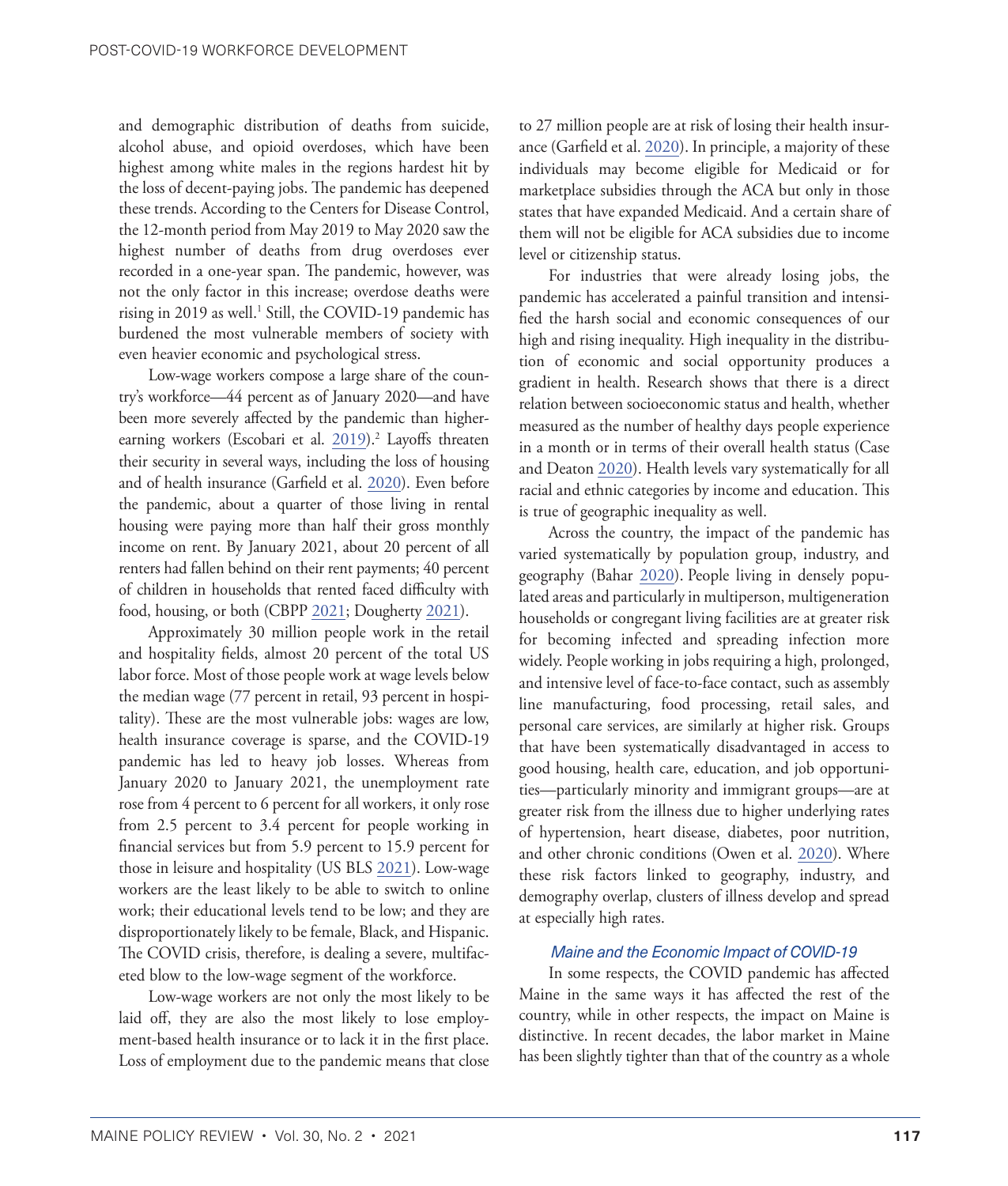<span id="page-3-0"></span>and unemployment slightly lower (Figure 1). However, in most years, the labor force participation rate has been lower in Maine. During the pandemic, Maine's registered unemployment rate did not rise as sharply as the country's. However, its labor force participation rate fell still more. The long decline in Maine's labor force participation rate is driven in part by the aging of Maine's population, but also by lagging wages and increasing rates of dropouts from the labor force on the part of youth, especially those with lower educational levels (Breece et al. [2015\)](#page-9-9). From 2000 until 2015, youth nonparticipation rates in Maine rose—even when unemployment began to fall as the overall economy picked up following the Great Recession.

Around 20 percent of Maine's workforce is employed in service jobs such as food service, cleaning and building maintenance, retail sales, hospitality services, and warehousing; 40 percent of these workers live in families with an income under twice the poverty line (compared with about 25 percent of Maine's population overall) (Chaganti et al. [2020\)](#page-9-10). During the pandemic, these jobs have been severely affected due to the slump in tourism. The hardest-hit industries, measured by unemployment insurance claims, have been transportation, sales, food preparation and service, hospitality, and health care. Construction, sales, education, and office jobs have also been severely affected. Overall, Maine lost about 16 percent of all jobs (CWRI [2020\)](#page-9-11). Moreover, a large number of people who are unemployed are not being counted as unemployed; in many cases, they are classified as "employed, not at work," rather than unemployed. The true unemployment rate in Maine was probably around double the reported rate as of mid-June (18 percent vs 9.3 percent) (Valigra [2020\)](#page-10-3).<sup>3</sup>

Maine also has a higher rate of unincorporated self-employed workers than the country as a whole (about 10 percent vs 7 percent) [\(CWRI](#page-9-12) 2011) as well as a higher rate of multiple job holders (7.5 percent vs 5 percent nationally in 2018) and a higher rate of part-time workers.[4](#page-8-0) Maine's unemployment rate also varies substantially across regions. Figure 2 shows the rates for the three metropolitan regions of the state, Portland, Bangor, and the Lewiston-Auburn area.

The loss of jobs in Maine's leisure, hospitality, and retail sectors has been substantial. In a state heavily dependent on seasonal visitors, the state's quarantine restriction on out-of-state visitors has dealt a serious blow to Maine's dining and hospitality sectors. These immediate effects,



FIGURE 1: Maine and US Labor Force Participation Rates

Percentage of civilian labor force recorded as employed.





however, have been exacerbated by the longer-term trends of declining manufacturing employment and population aging. From 2000 to 2018, the share of Maine's workforce employed in manufacturing fell from almost 17 percent to just over 10 percent).<sup>5</sup> Meanwhile, the median age has been rising, from 38.7 in 2000 to 44.9 in 2018 (compared with the national median age of 37.8), and Maine's population has grown older at a faster rate than the country's as a whole.

Source: FRED of St. Louis ([https://fred.stlouisfed.org\)](https://fred.stlouisfed.org); US Bureau of Labor Statistics [\(https://www.bls.gov/lau/](https://www.bls.gov/lau/)).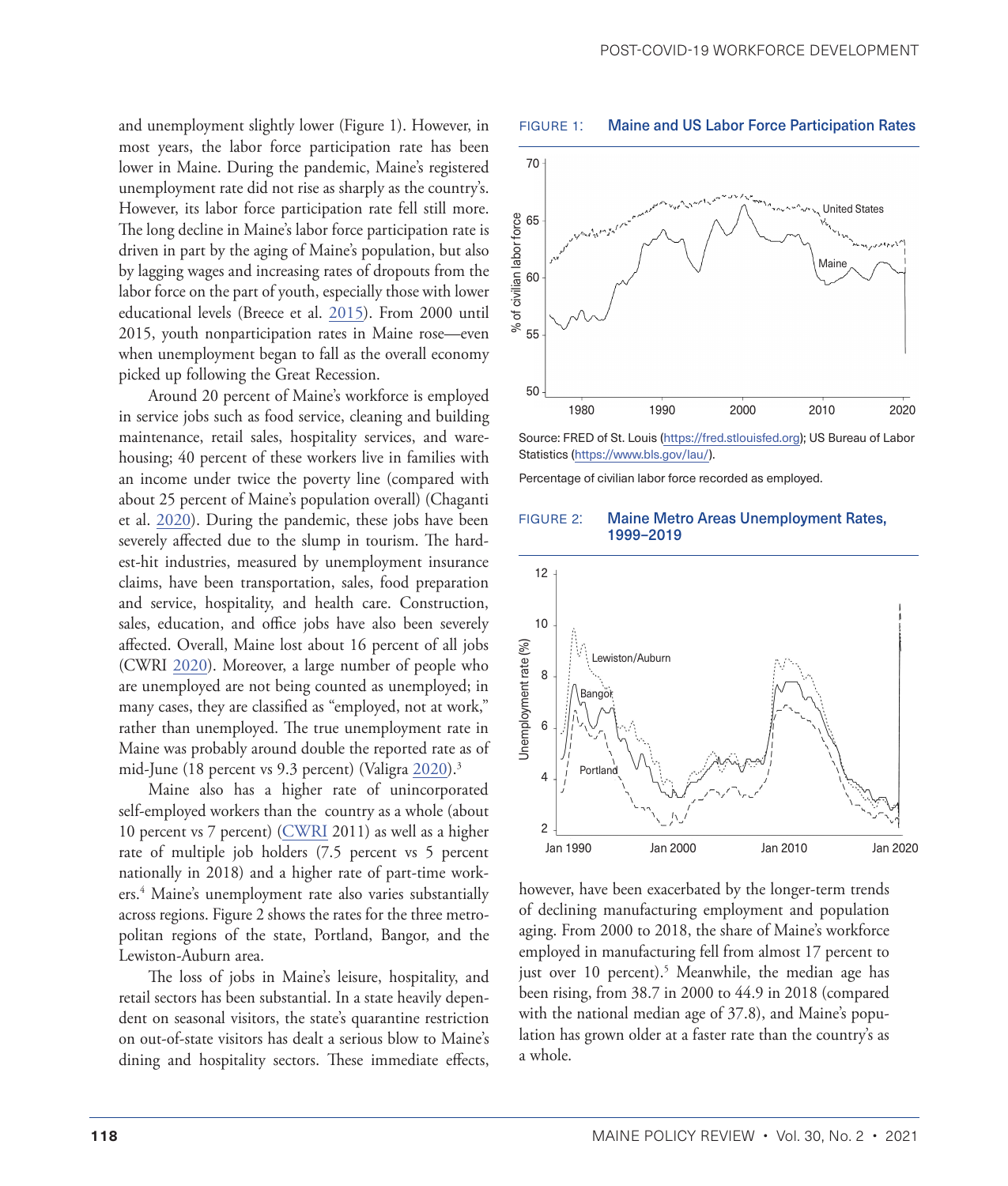As manufacturing and related jobs have disappeared, wages for unskilled and semi-skilled workers have stagnated. The pay scales for construction workers, laborers, maintenance workers, machinists, those working in personal care and services, and other production occupations have hardly risen over the last decade. Likewise lower- and mid-level managers have had hardly any increase in pay. Only top-level managers, the top decile, have seen significant wage increases. The share of households in Maine receiving more than \$100,000 rose almost 50 percent in the last decade, rising from 14 percent to more than 20 percent of the population. This rate of increase was even faster than that for the United States as a whole. Meantime, the number of households in the middle brackets fell, as did the number in the lowest income brackets. So while income growth has reduced the poverty rate, it has not built a larger middle class. Figure 3 shows that Maine has followed the national trend in the concentration of incomes at the top, although Maine has a lower share of extremely high-income households.

Rising economic inequality—the fact that bottomand mid-level incomes have stagnated while top-level incomes have steadily risen since the late 1970s—directly affects economic opportunity and mobility. The economy has increased geographic sorting of households by neighborhood and town. As incomes in rural and small-town communities have fallen behind and metropolitan communities and affluent neighborhoods within them have become more prosperous, the gap between the social and educational backgrounds of families are reproduced across generations (Reardon [2011\)](#page-10-4). Better-off families pass on their advantages to their offspring; struggling families are left with a diminishing social safety net and the steady privatization of public goods such as education and health care (Chetty et al. [2014](#page-9-13), [2017](#page-9-14); LaRochelle [2020\)](#page-10-5). The result is that economic inequality by socioeconomic category is closely related to economic inequality across towns and regions. Together, they widen disparities, close off opportunity, and fuel social polarization.

This point is evident in the crisis caused by the COVID-19 pandemic. Maine being hit so hard by the economic effects of the pandemic despite having relatively low infection rates underscores the threat of long-term economic inequality to both public health and national prosperity. The prevalence of precarious and low-wage employment leaves many Maine workers vulnerable to the

FIGURE 3: Top Income Shares in Maine and US (Pretax), 1917–2017



spillover effects of the pandemic on employment and income security. Policies aimed at reducing disparities in the distribution of income, security, and opportunity will reduce inequality, protect public health, and stimulate economic growth. Much of the current public discussion has focused on the disparate health and economic effects of the pandemic on minorities and urban areas, where longterm inequality trends have intensified health and economic vulnerability. However, the economic impact of the pandemic is also acute wherever economic precarity and inequality have hollowed out public goods provision. For this reason, economic inequality, employment opportunity, and social security must be seen as interrelated facets of a single problem. A workforce strategy coupling skill formation, employment opportunity, and income security will therefore spur both short-term economic recovery and longer-term economic development.

#### LINKING SKILL, EMPLOYMENT OPPORTUNITY, AND INCOME SECURITY

Our World War II-era system of employer-based health insurance has been failing for many decades as part-time, short-term, and *gig* forms of work have spread (Thelen [2019\)](#page-10-6). The COVID-19 pandemic, which forced many workers out of their jobs with the potential loss of employer-sponsored health insurance, has accelerated these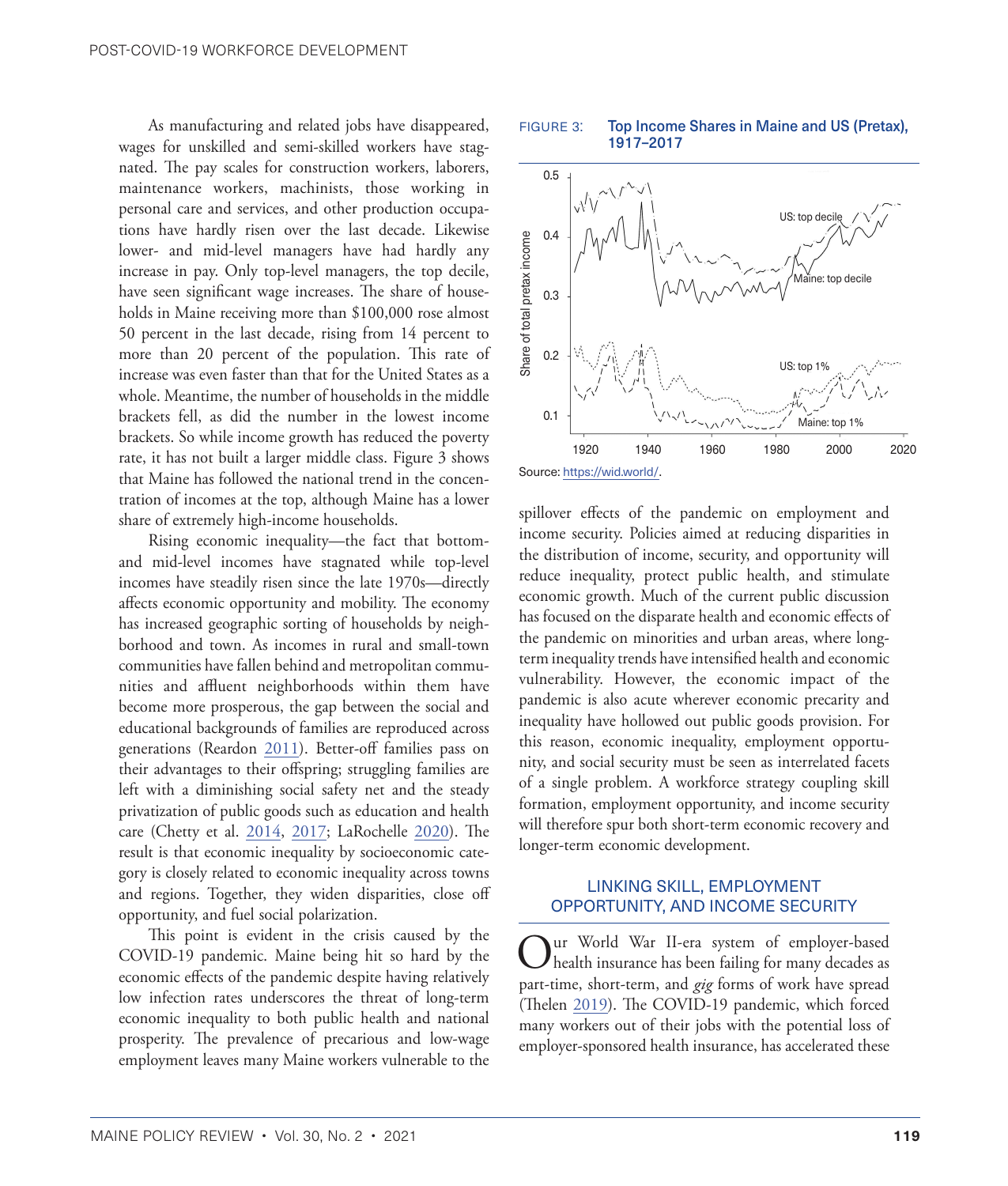<span id="page-5-0"></span>trends. However, even if the structure of employment were to return to the status quo ante following the end of the pandemic, we would still confront the reality of highly unequal incomes, falling social mobility, and high levels of precarious employment. Therefore, it is important to construct new institutional linkages among employment, opportunity, and security, taking into account long-term trends in the labor market. To analyze how this might be done, we can employ a conceptual framework proposed by the Brookings Institution (Bahar [2020](#page-9-8)).

In this framework, occupation types are classified along two axes. The horizontal axis represents the immediate impact of the pandemic on employment; the vertical axis shows the longer-term trends in employment. Occupations experiencing high layoff rates due to the pandemic lie at one end of the horizontal axis; occupations with low layoff rates lie at the other. Along the vertical axis, jobs seeing a long-term increase in demand are at the top, and jobs for which employment has been declining over time are at the bottom. For occupations suffering high losses due to COVID but long-term increasing labor demand, economic recovery will likely drive an expansion in employment, especially if physical distancing is possible. Examples include the construction trades, health care, and social assistance. However, other occupations suffering heavy losses are unlikely to see much increased employment since they have been losing jobs over a longer time (e.g., retail clerks and clerical and data entry wokers). A third category, occupations that have seen growing demand over time and fewer recent job losses, include jobs allowing work from home, for example, in information-intensive industries such as finance and logistics. Additionally some occupations have been losing employment for a long time, but are less immediately affected by COVID-19. Examples include jobs that can be automated, such as drafting and engineering technicians (see Figure 4).

Maine's case is consistent with national trends[.6](#page-8-0) Figure 5 shows Maine Department of Labor projections of expected changes in employment by occupation between 2016 and 2026. These projections do not reflect the impact of the COVID-19 pandemic, but they do suggest how longer-term economic trends have been affecting labor demand. Job growth is likeliest in employment requiring personal service, while the greatest number of lost jobs are expected to be in sales, production, and administration. Job losses are concentrated in occupations where wage levels are lower, such as retail and hospitality,

#### FIGURE 4: Typology of Occupations by Long- and Short-Term Labor Market Demand



Source: Bahar [\(2020\)](#page-9-8)

whereas job gains tend to be greatest in higher-paying occupations, such as in finance and professional services. However, some of the occupations with the highest projected employment growth rates are those requiring skilled personal service in the health sector, such as physical therapists, phlebotomists, physician assistants, and nurse practitioners. In these occupations, employment is likely to be affected by the pandemic in the short term, but over the long run, labor demand in these occupations is likely to rise again.

Therefore, a long-term strategy for reforming the link between employment and security must build bridges from existing skill sets to jobs offering greater employment opportunity and security in the postpandemic labor market. There are two sides to this task: provision of appropriate training and career navigation to equip workers for new employment and guarantees of income security to induce workers to equip themselves for new careers (cf Estevez-Abe et al. [2001;](#page-9-15) Iversen and Stephens [2008\)](#page-10-7).

With respect to the first challenge, research on patterns of job transitions suggests some possibilities (Escobari et al. [2019\)](#page-9-5). A worker in an office setting performing clerical work in many cases already uses office software. Such a worker could perform similar work at a managerial or supervisory level, in customer support, or as a system administrator. These roles are also in demand in expanding industries such as health care and software development.

However, there is no reason to expect that labor market supply will adjust quickly or automatically to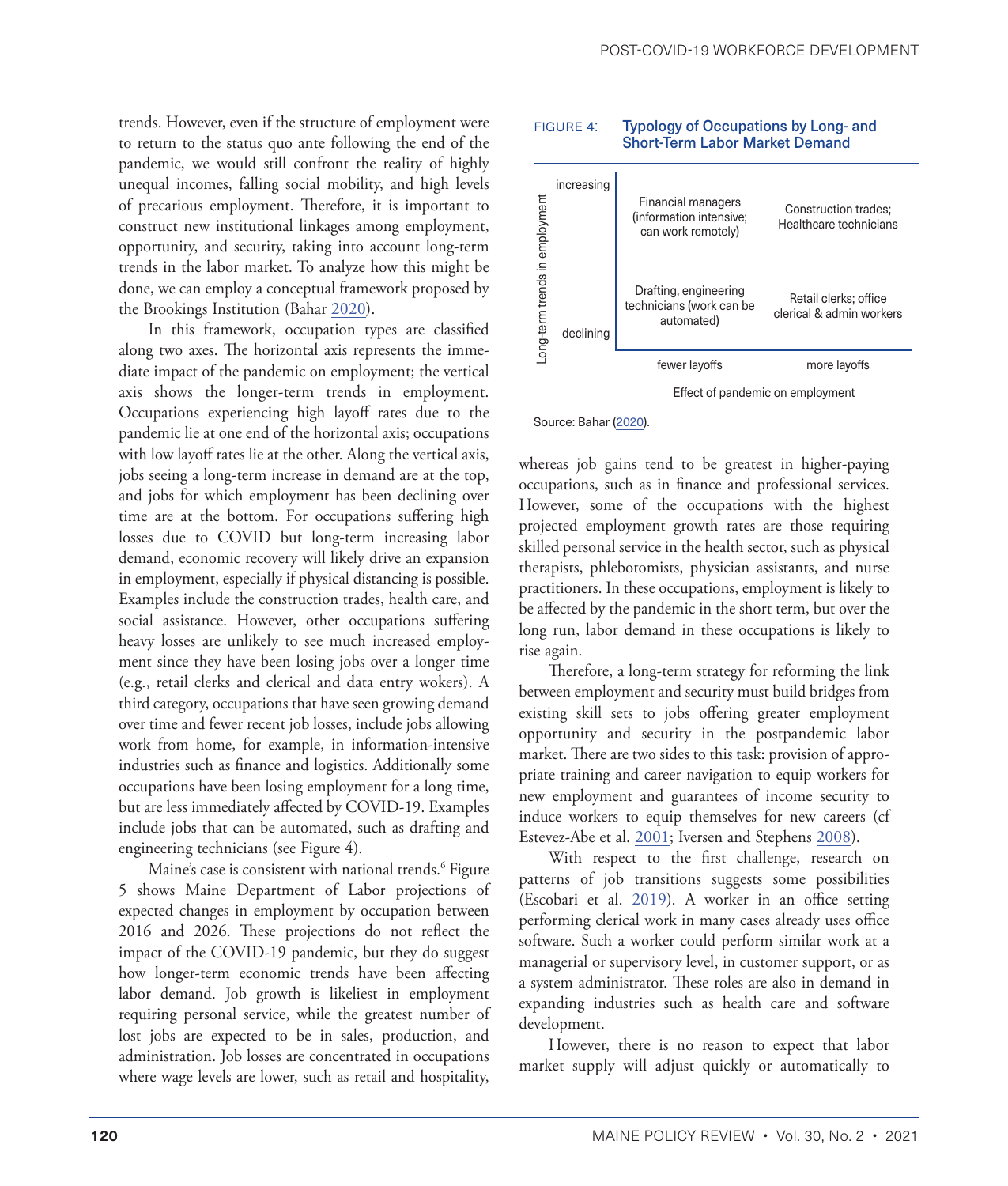

#### <span id="page-6-0"></span>FIGURE 5: Projections of Labor Market Change in Maine

Source: Maine Department of Labor, Center for Workforce Research and Information.

match demand. Research shows that markets for skill are inefficient and slow to clear. The supply of people qualified for medium- and high-skill jobs may fail to respond to market signals for a number of reasons, including the effects of inequality in blocking social mobility (Fuller et al. [2014\)](#page-9-16). As a result, the United States wastes an enormous amount of human potential and leaves millions of people stuck in a recurrent cycle of low-wage work, intermittent employment, poverty, and discouragement (Boushey [2019](#page-9-17)). European coordinated market economies suffer far less from such problems due to elaborate long-term partnerships among labor unions, employers, and governments to coordinate education and training with labor market demand. This coordinated effort ensures social protection to encourage the joint investment in skill on the part of workers and employers (Remington [2018](#page-10-8)). Even in a more market-driven system such as in the United States, local institutional mechanisms for matching the supply and demand of appropriately skilled workers have been shown to alleviate such market imperfections—improving job opportunity and reducing inequality. The literature also shows that interventions at the individual level in the form of assistance with training and navigating the search for a new job are costly in both material and organizational terms. They require cooperation and commitment

on the part of individual workers, employer groups, educational institutions, and local governments (Maguire et al. [2010;](#page-10-9) Osterman [2018;](#page-10-10) Roder and Elliott [2019](#page-10-11)).

One approach is to focus on the transition of youth from schooling to the workforce by establishing public-private partnerships that link secondary education, postsecondary education, and credential attainment with workplace-based learning. Such partnerships require the private sector to invest in efforts to bring youth into the workplace (through internships and apprenticeships) and the public sector to use its policy tools (educational program requirements, tax credits, local infrastructure investment) to create the incentives to induce private sector involvement. The most effective public-private partnerships are institutionalized in intermediary organizations that integrate economic development with workforce development (Conway and Giloth [2014](#page-9-18)). Intermediaries work to build closer ties betweem

educational institutions at all levels—from middle school through college—and employer associations.

In recent years, the number of programs seeking to overcome these market imperfections has expanded nationally and in Maine. An example in Maine is the Bridge Academy, which enables high school students to acquire college credits and career-oriented credentials[.7](#page-8-0) The objective of such programs is to ensure that when high school students graduate, they have a certain minimum number of college-level academic credits, a certain number of credits in career and technical education (CTE) courses, and meaningful workplace learning experience. Studies show that students who graduate from these programs have measurably higher rates of high school completion as well as greater success in obtaining jobs that offer good wages and opportunities for upward advancement. At the same time, research shows that they only succeed in the presence of deep and sustained involvement on the part of school and business partners. If either schools or employers (or employer associations) treat such a program as a short-term solution, the program will not achieve its goals (Beadle [2019](#page-9-19)). A fuller description of these sorts of programs may be found in Remington ([2020\)](#page-10-12).

Even before the pandemic struck, there was a sense of crisis with regard to workforce development in Maine.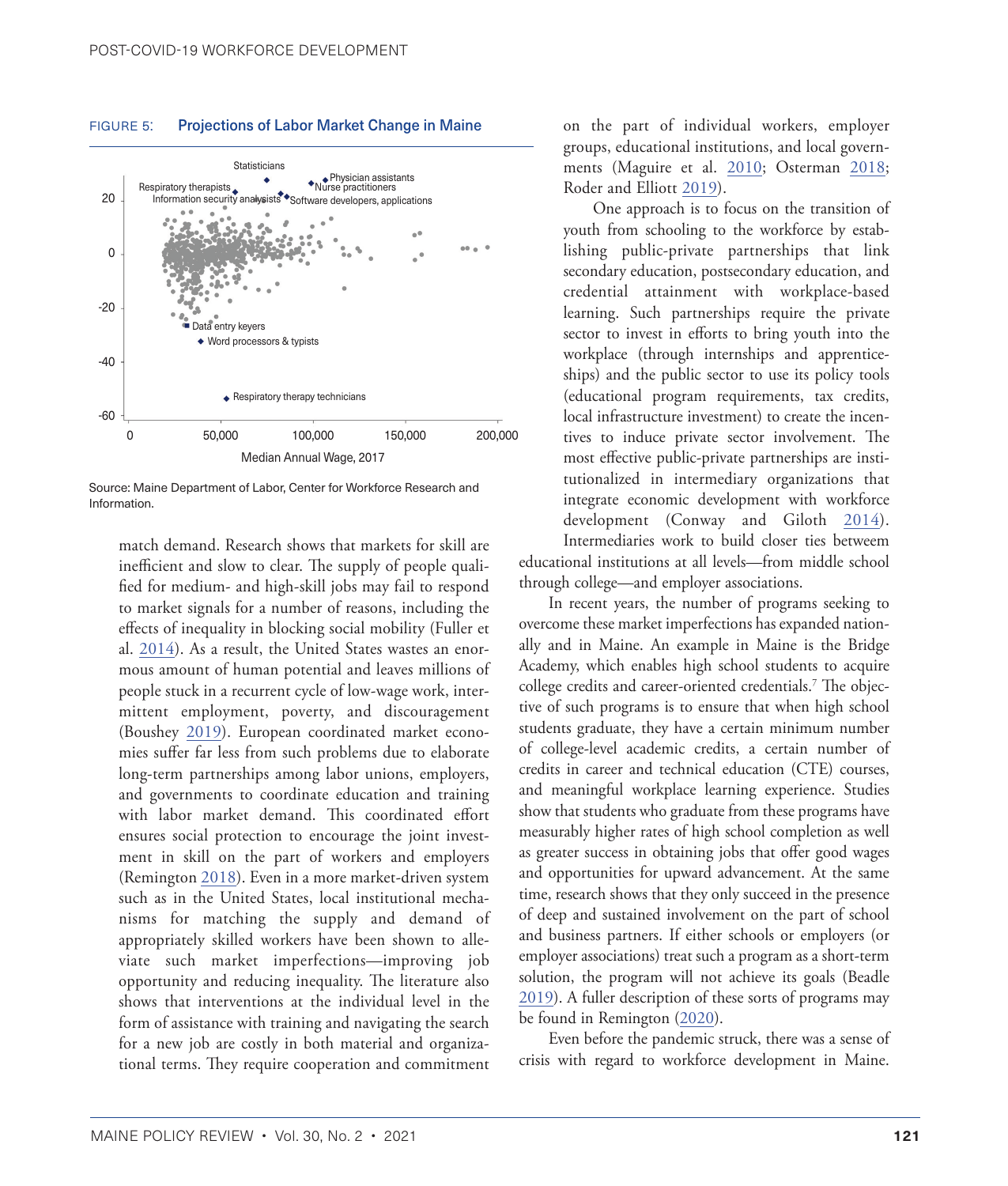<span id="page-7-0"></span>Business leaders reported an acute shortage of new recruits for jobs in many occupations, both middle- and high-skill. A broad coalition of business, government, civic, and educational leaders agreed on a goal of raising the attainment of useful skills such that by 2025, 60 percent of Maine's workforce should be equipped with a meaningful credential—a certificate or a diploma from a two- or fouryear postsecondary institution[.8](#page-8-0) Currently the rate is only 43 percent (MDF [2018](#page-10-13)).

The classic model of meaningful workplace-based learning is apprenticeships. As of 2019, the number of active apprentices was only 633,000, less than 0.4 percent of the US workforce.<sup>[9](#page-8-0)</sup> In the last decade, however, the number of apprenticeships in the United States has doubled. Likewise, in Maine the number of apprenticeships has risen since the 2018 election (Maine DOL [2019](#page-10-14)). As the state plans its postpandemic economic recovery, it could enlist more of Maine's most prominent employers, organizations, and trade associations to expand training options. As recent federal grant funds are providing Maine with \$18 million to expand the apprenticeship program in the state, there is a real opportunity to match the state's workforce needs and economic development strategy with the expansion of opportunity for Maine's citizens to enter high-paying careers with good prospects for advancement.

Similarly, the state can take advantage of the current economic crisis to encourage employers and organizations to create internships and other workplace-based learning opportunities when apprenticeships are not feasible. Internships are less administratively burdensome, although the return on investment is also lower. Some high schools in Maine now require all students to do an internship as a condition of graduation (Old Orchard Beach High School is an example). Again, the state can facilitate the expansion of internships by offering employers small tax credits for offering internships.

Broadly speaking, the link between economic recovery, long-term development, and skill upgrading should focus on improving *employability* rather than protecting jobs. Efforts to improve skill levels—both hard and soft—that expand employment opportunity must be thought of as investment in people rather than employment. It is also important to recognize that the short-term urgency of reducing unemployment can come at the price of a deeper investment in training. To adapt to the increasingly rapid

pace of technological change, workers will require a deeper and broader body of foundational knowledge along with the ability to apply it to a changing set of tasks. They will need to be able to build on that foundation and acquire new skills as job requirements change. The evidence from successful workforce development programs shows that taking a long-term perspective on skill formation, by investing in the person rather than the job, is not only more equitable from the standpoint of individual opportunity, it is also more efficient in the long-run for employers and society because it reduces the waste of human poten-tial (Holzer [2011,](#page-9-20) [2017](#page-10-15)).

The other side of investment in people, however, is to reduce income insecurity (Hund-Mejean and Escobari [2020](#page-10-16)).This includes protection against the loss of income from unemployment and the lack of health care. As with co-investment in skill upgrading and career navigation, income and health security need to be thought of as a shared responsibility on the part of workers, employers, and taxpayers (Hanauer and Rolf [2015](#page-9-21)).

One widely discussed proposal is *portable benefits*. A system of portable benefits can be tailored narrowly or broadly. The general idea is to let workers pay into personal accounts that are part of broader risk pools for health or unemployment insurance. These programs serve those who are self-employed or who change jobs, and they relieve the individual worker of dependence on an employer for basic income and health protection. Portable benefits systems can also be adapted to encourage individual effort to upgrade skills or to pay for child care in order to make employment or training possible. They have several features: the benefits are tied to the individual, not to the employer; they are pro-rated, so that if a person works for more than a single employer, each employer pays a portion of the contribution corresponding to the number of hours worked; and they are universal, i.e., they are accessible to all workers. They can be financed in various ways (including through surcharges on customers or through individual and employer contributions), but the funds are pooled and the accounts are administered at the state level.<sup>[10](#page-9-22)</sup>

An example is the New York State Black Car Fund. On-demand livery drivers contribute to a state workers' compensation fund financed by a 2.5% surcharge on each ride.<sup>11</sup> The fund operates as a statewide nonprofit organization administering health and safety benefits for drivers of on-demand car services, such as the traditional black car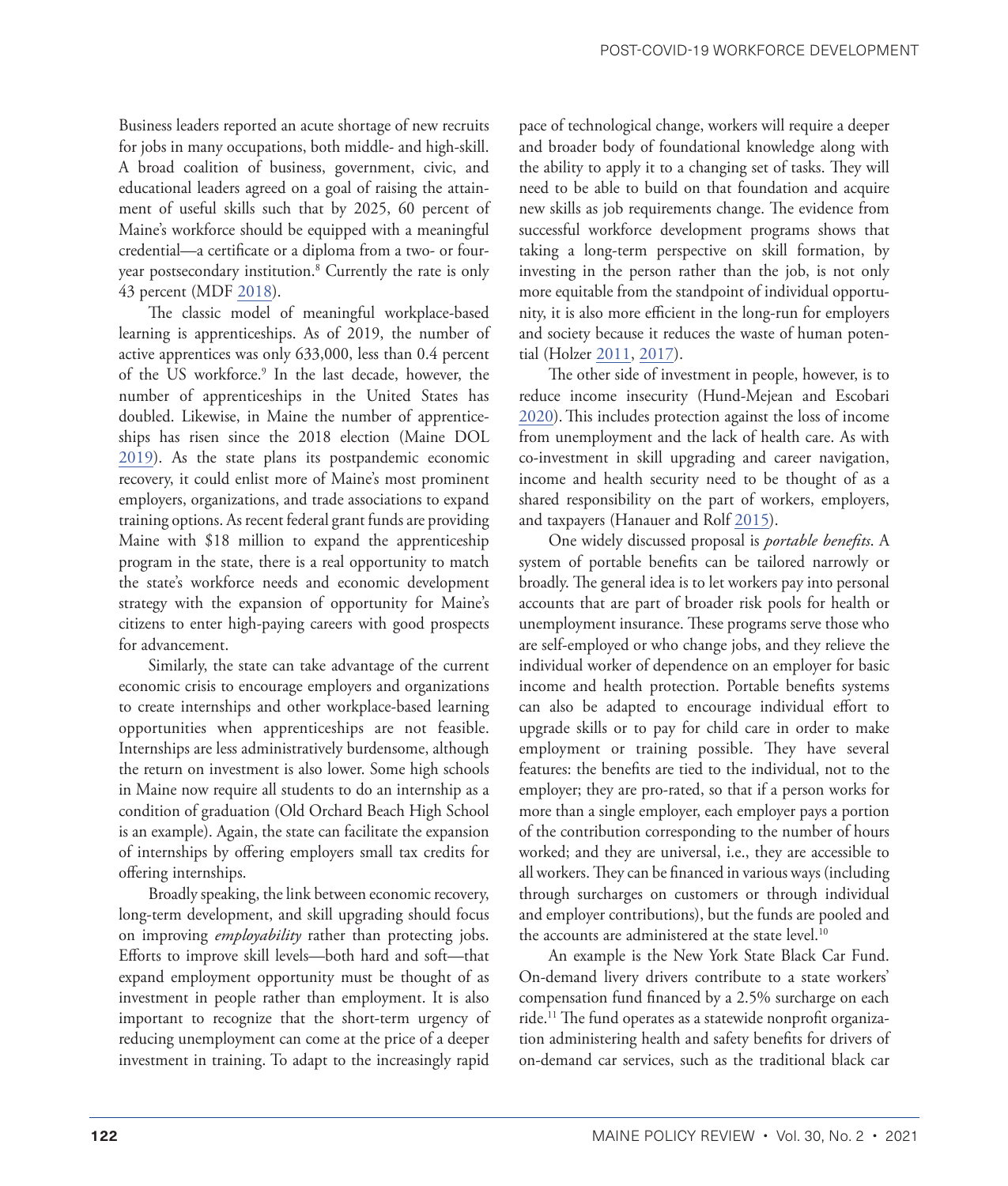<span id="page-8-0"></span>livery services and more recently Uber and Lyft drivers. The benefits include health care, disability and death benefits, wellness classes, vision care, and defensive driving courses.

Such programs can be readily adapted for other social insurance needs for independent contractors and other self-employed workers. Several states, among them Washington and Massachusetts, are considering similar programs. One promising extension of such systems would be to use them not only for social insurance—disability, unemployment, health care—but also for training and childcare expenses through a system of credits. People who provide personal services, such as hairdressers and barbers, or self-employed mechanics and technical services providers, could also benefit from such portable benefits programs by adding a small surcharge on each transaction. Likewise, those who work on a contract or part-time basis for multiple employers could take advantage of such a system by ensuring that a small percentage of the wage be paid into a notional individual-defined account that finances healthcare, disability, unemployment, training, and childcare benefits. As the economy slowly recovers, workers who have lost income and health insurance could be given both greater income security and a chance to improve their qualifications for a wider array of employment opportunities. Moreover, such portable benefits programs could be made part of a larger nationwide system of active unemployment assistance, such as that recently proposed by Michael Graetz and Ian Shapiro ([2020\)](#page-9-23). Their plan would provide individualized employment benefits covering both unemployment and assistance in retraining and job relocation, folding the current state-based system into it.

During the current pandemic, Maine has seized the initiative to address the challenges of rebuilding the workforce to respond to the problems of changing labor market. A successful strategy will take planning for the long term, not just coping with the immediate effects of the COVID-19 crisis. The effort will require cooperation and institutionalized partnerships between the public and private sectors. In May 2020, Governor Mills convened an Economic Recovery Committee to advise her on the best ways to respond to the immediate crisis. The committee's final report, published in November 2020, emphasized the importance of developing Maine's workforce by expanding access to postsecondary education and opportunities for workplace-based learning, improving early childhood care and education, ensuring universal access to broadband communications technologies, increasing access to stable housing, and widening inclusion of underserved populations into society (OPIF [2020\)](#page-10-17). The report was linked to the state's 10-year economic development strategy, which proposes to increase the number of high-paying jobs in value-adding industries, building on Maine's traditional strengths in farming, fishing, and forestry (Maine DECD [2019](#page-10-18)). Therefore, Maine has a window of opportunity to take advantage of the crisis created by the pandemic—the short-term crisis provoked by the COVID-19 pandemic accelerating the longer-term crisis of an aging workforce to restructure the institutional environment in a way that aligns the public and private sector incentives around trajectories of economic growth that reduce inequality. The state can take advantage of this moment of crisis to deploy the new funds made available by the federal and state government to devise new pathways that expand opportunity for individuals who have been left behind by the economic trends of the past four decades while at the same time enabling Maine to achieve longer-term economic development goals.

#### NOTES

- [1](#page-2-0) According to the CDC, "Over 81,000 drug overdose deaths occurred in the United States in the 12 months ending in May 2020, the highest number of overdose deaths ever recorded in a 12-month period.…While overdose deaths were already increasing in the months preceding the…pandemic, the latest numbers suggest an acceleration of overdose deaths during the pandemic." https://www.cdc.gov/media/releases/2020/ p1218-overdose-deaths-covid-19.html
- [2](#page-2-0) Low-wage workers are defined as those earning less than two-thirds the median hourly wage for full-time, full-year male workers, adjusted for local cost of living.
- [3](#page-3-0) <https://www.maine.gov/labor/cwri/qcew.html>; <https://www.maine.gov/labor/cwri/ui.html>
- [4](#page-3-0) https://www.maine.gov/labor/cwri/cps.html
- [5](#page-3-0) <https://www.maine.gov/labor/cwri/qcew.html>
- [6](#page-5-0) <https://www.maine.gov/labor/cwri/outlook.html>
- [7](#page-6-0) <https://www.bridgeacademymaine.org/>
- [8](#page-7-0) <https://mainespark.me/about-mainespark/>
- [9](#page-7-0) [https://www.doleta.gov/oa/data\\_statistics2019.cfm](https://www.doleta.gov/oa/data_statistics2019.cfm)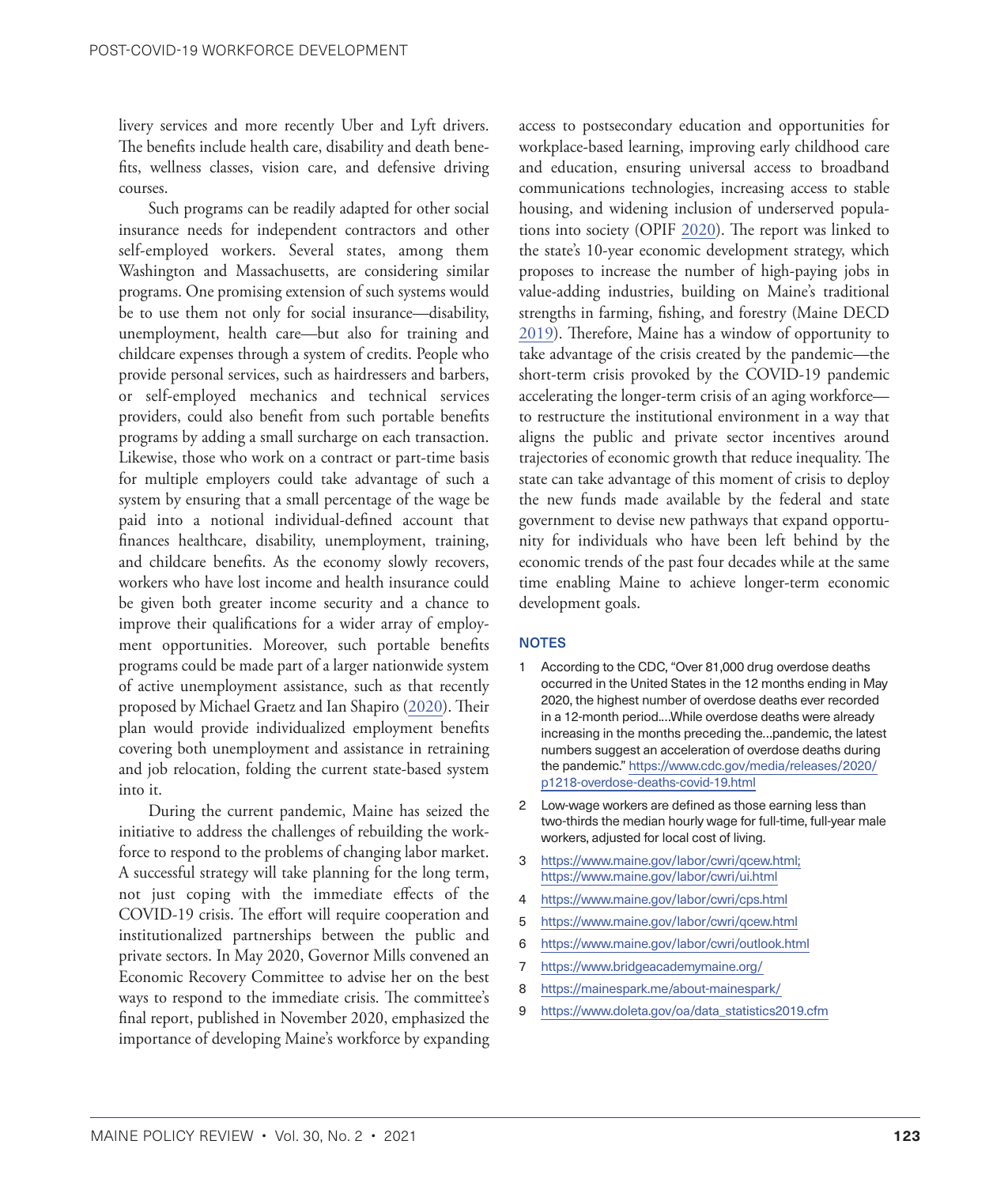- <span id="page-9-22"></span>[10](#page-7-0) More information about portable benefits is available in Fitzpayne and Greenburg (2018), Steward et al. (2019), Hund-Mejean and Escobari (2020), Maxim and Muro (2018).
- [11](#page-7-0) <https://www.nybcf.org/about>

#### **REFERENCES**

- <span id="page-9-3"></span>Abraham, Katharine G., and Melissa S. Kearney. 2018. *Explaining the Decline in the U.S. Employment-to-Population Ratio: A Review of the Evidence.* NBER Working Paper 24333, February 2018. [https://doi.org/10.3386/w24333.](https://doi.org/10.3386/w24333)
- <span id="page-9-2"></span>Alon, Titan, Matthias Doepke, Jane Olmstead-Rumsey, and Michèle Tertilt. 2020. *The Impact of COVID-19 on Gender Equity.* NBER Working Paper 26947. [https://doi.org/10.3386](https://doi.org/10.3386/w26947) [/w26947](https://doi.org/10.3386/w26947).
- <span id="page-9-8"></span>Bahar, Dany. 2020. "A Review of Metrics to Help Decision-Makers Determine the Proper Pace of Reopening." In *Reopening America: How to Save Lives and Livelihoods,* edited by John R. Allen and Darrell M. West, 6–10. Washington, DC: Brookings Institution.
- Banerjee, Abhijit V., and Esther Duflo. 2019. *Good Economics for Hard Times.* New York: Public Affairs.
- <span id="page-9-19"></span>Beadle, John P. 2019. "Adapting Coordinated Partnerships for Career and Technical Education in Liberal Market Economies: An Analysis of the Massachusetts Advanced Pathways Programs." Senior thesis, Department of Government. Cambridge, MA: Harvard University.
- <span id="page-9-17"></span>Boushey, Heather. 2019. *Unbound: How Inequality Constricts Our Economy and What We Can Do about It.* Cambridge, MA: Harvard University Press. <https://doi.org/10.4159/9780674242029>.
- <span id="page-9-9"></span>Breece, James, Glenn Mills, and Todd Gabe. 2015. "The Economic Implications of Maine's Changing Age Structure." *Maine Policy Review* 24(2): 13–22. https://digitalcommons .library.umaine.edu/mpr/vol24/iss2/5.
- <span id="page-9-4"></span>Case, Ann, and Angus Deaton. 2020. *Deaths of Despair and the Future of Capitalism.* Princeton, NJ: Princeton University Press.<https://doi.org/10.1515/9780691217062>.
- <span id="page-9-10"></span>Chaganti, Sara, Erin Graves, Amy Higgins, Marybeth J. Mattingly, Sarah Ann Savage, and Catherine Tonsberg. 2020. *The Effects of the Novel Coronavirus Pandemic on Service Workers in New England.* Issue Brief 2020-1. Boston: Federal Reserve Bank of Boston. https://www.bostonfed.org /publications/community-development-issue-briefs/.
- <span id="page-9-1"></span>CBPP (Center on Budget and Policy Priorities). 2021. "Tracking the COVID-19 Recession's Effects on Food, Housing, and Employment Hardships." *COVID Hardship Watch,*  September 10, 2021. [https://www.cbpp.org/research](https://www.cbpp.org/research/poverty-and-inequality/tracking-the-covid-19-economys-effects-on-food-housing-and) [/poverty-and-inequality/tracking-the-covid-19-economys](https://www.cbpp.org/research/poverty-and-inequality/tracking-the-covid-19-economys-effects-on-food-housing-and) [-effects-on-food-housing-and](https://www.cbpp.org/research/poverty-and-inequality/tracking-the-covid-19-economys-effects-on-food-housing-and).
- <span id="page-9-14"></span>Chetty, Raj, David Grusky, Maximilian Hell, Nathaniel Hendren, Robert Manduca, and Jimmy Narang. 2017. "The Fading American Dream: Trends in Absolute Income Mobility since 1940." *Science* 356(6636): 398–406. [https://doi.org/10.1126](https://doi.org/10.1126/science.aal4617) [/science.aal4617](https://doi.org/10.1126/science.aal4617).
- <span id="page-9-13"></span>Chetty, Raj, Nathaniel Hendren, Patrick Kline, and Emmanuel Saez. 2014. "Where Is the Land of Opportunity? The Geography of Intergenerational Mobility in the United States." *Quarterly Journal of Economics* 129(4): 1553–1623. [https://](https://doi.org/10.1093/qje/qju022) [doi.org/10.1093/qje/qju022.](https://doi.org/10.1093/qje/qju022)
- <span id="page-9-18"></span>Conway, Maureen, and Robert P. Giloth, eds. 2014. *Connecting People to Work: Workforce Intermediaries and Sector Strategies.* Aspen Institute.
- <span id="page-9-12"></span>CWRI (Center for Workforce Research and Information). 2011. *Self-Employment in Maine.* CWRI Research Brief. Augusta: Maine Department of Labor, CWRI.
- <span id="page-9-11"></span>CWRI (Center for Workforce Research and Information). 2020. *Maine's Labor Market During the Pandemic: Job Impact by Sector and a Comparison to the Last Recession.* Augusta: Maine Department of Labor, CWRI.
- <span id="page-9-7"></span>Dougherty, Conor. 2021. "Pandemic's Toll on Housing: Falling Behind, Doubling Up." *New York Times,* February 6, 2021.
- <span id="page-9-5"></span>Escobari, Marcela, Ian Seyal, Michael Meaney. 2019. *Realism about Reskilling: Upgrading the Career Prospects of America's Low-Wage Workers.* Washington, DC: Brookings Institution. https://www.brookings.edu/research /realism-about-reskilling/.
- <span id="page-9-15"></span>Estevez-Abe, Margarita, Torben Iversen, and David Soskice. 2001. "Social Protection and the Formation of Skills: A Reinterpretation of the Welfare State." In *Varieties of Capitalism: The Institutional Foundations of Comparative Advantage,* edited by Peter Hall and David Soskice. New York: Oxford University Press. [https://doi.org/10.1093](https://doi.org/10.1093/0199247757.003.0004) [/0199247757.003.0004](https://doi.org/10.1093/0199247757.003.0004).
- <span id="page-9-0"></span>Falk, Gene, Paul D. Romero, Isaac A. Nicchitta, and Emma C. Nyhof. 2021. *Unemployment Rates during the COVID-19 Pandemic: In Brief.* CRS Report R46554. [https://crsreports](https://crsreports.congress.gov/product/pdf/R/R46554) [.congress.gov/product/pdf/R/R46554.](https://crsreports.congress.gov/product/pdf/R/R46554)
- Fitzpayne, Alastair, and Hilary Greenberg. 2013. "Portable Benefits Legislation Reintroduced in Washington State: Uber and SEIU Commit to Work Together." *Employment and Jobs,*  Aspen Institute. https://www.aspeninstitute.org/blog-posts /wa-portable-benefits-bill-letter-2018/.
- <span id="page-9-16"></span>Fuller, Joseph B., Jennifer Burrowes, Manjari Raman, Dan Restuccia, and Alexis Young. 2014. *Bridge the Gap: Rebuilding America's Middle Skills.* U.S. Competitiveness Project, Harvard Business School.
- <span id="page-9-6"></span>Garfield, Rachel, Gary Claxton, Anthony Damico, and Larry Levitt. 2020. "Eligibility for ACA Health Coverage Following Job Loss," *Kaiser Family Foundation,* May 13, 2020. [https://www.kff.org/coronavirus-covid-19/issue-brief](https://www.kff.org/coronavirus-covid-19/issue-brief/eligibility-for-aca-health-coverage-following-j) [/eligibility-for-aca-health-coverage-following-job-loss/](https://www.kff.org/coronavirus-covid-19/issue-brief/eligibility-for-aca-health-coverage-following-j).
- <span id="page-9-23"></span>Graetz, Michael, and Ian Shapiro. 2020. "Unemployment Insurance Is Broken: How To Fix It," *New York Daily News,*  August 11, 2020.
- <span id="page-9-21"></span>Hanauer, Nick, and David Rolf. 2015. "Shared Security, Shared Growth." *Democracy: A Journal of Ideas* 37: 6–20.
- <span id="page-9-20"></span>Holzer, Harry J. 2011. "Raising Job Quality and Skills for American Workers: Creating More-Effective Education and Workforce